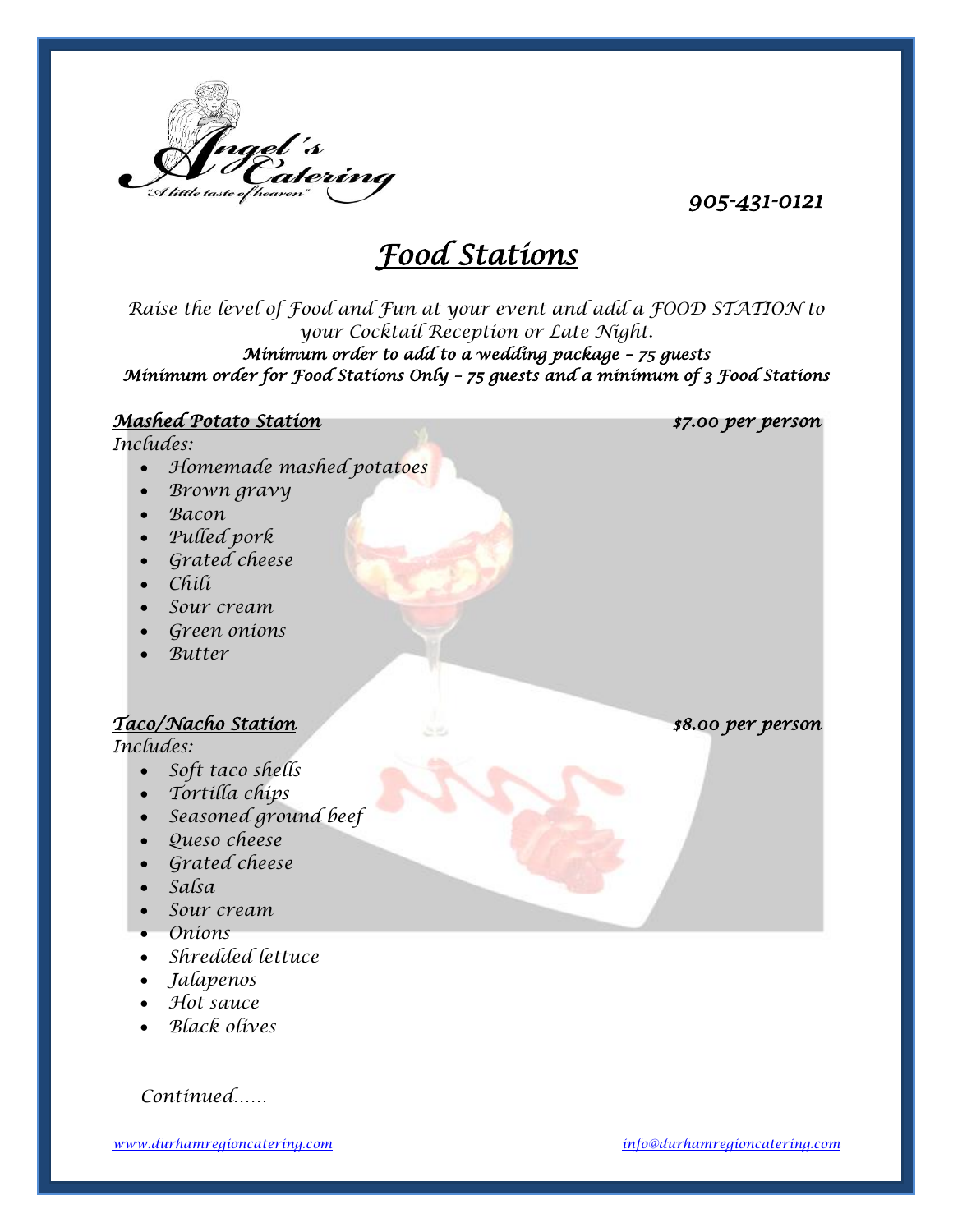

*905-431-0121*

# *Pasta Station \$8.00 per person*

*Includes:*

- *Penne*
- *Cheese tortellini*
- *Marinara sauce*
- *Alfredo sauce*
- *Mini meatballs*
- *Italian sausage bites*
- *Sautéed peppers and onions*
- *Sautéed mushrooms*
- *Parmesan cheese*
- *Crushed chili flakes*
- *Spinach*

# *Macaroni & Cheese Station \$8.00 per person*

*Includes:*

- *Homemade macaroni and cheese*
- *Bacon*
- *Diced tomatoes*
- *Jalapenos*
- *Parmesan*
- *Pulled pork*
- *Green onions*

*Continued…*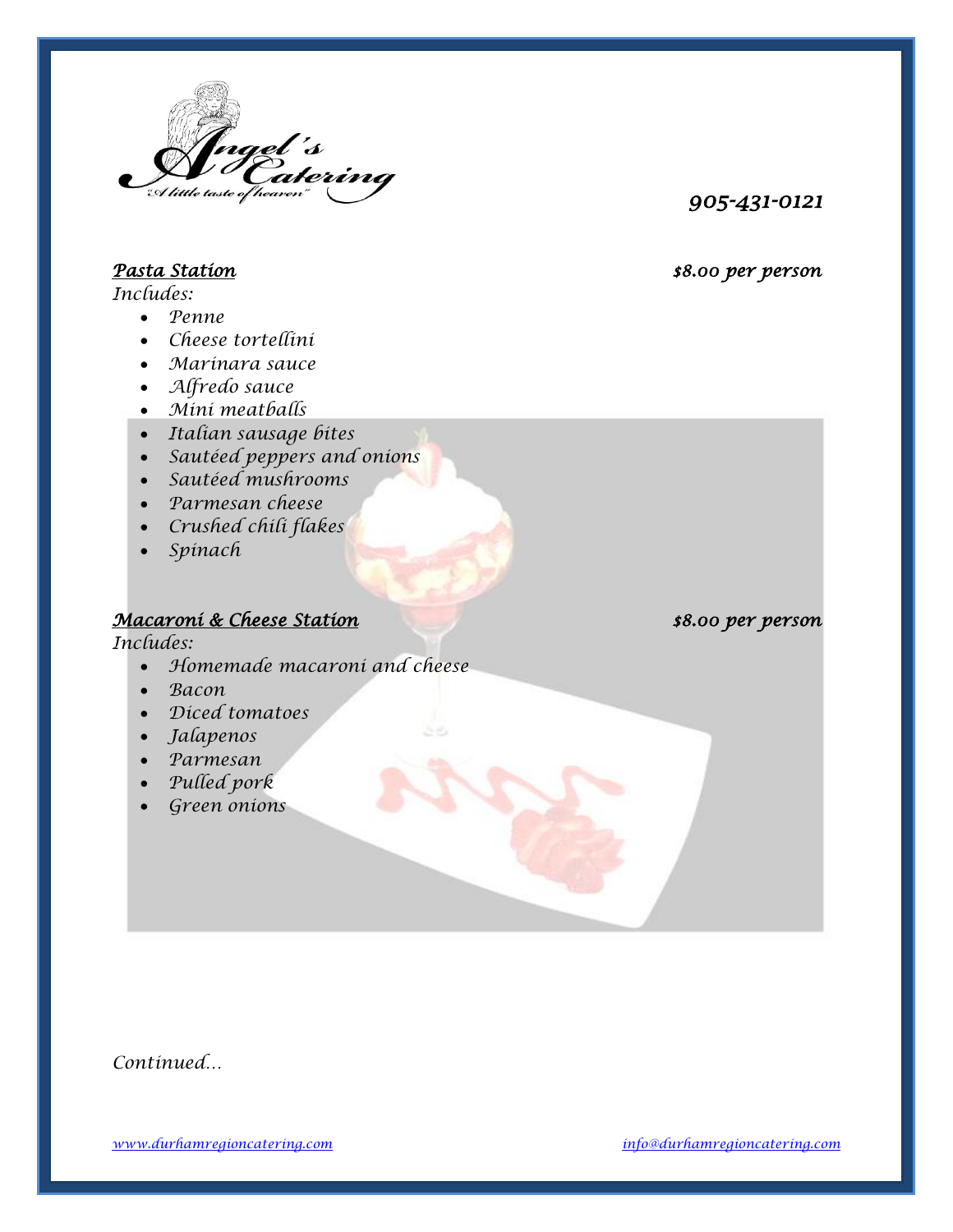

#### *905-431-0121*

# *Charcuterie Station \$9.00 per person*

*Includes:*

- *Assorted fresh breads*
- *Hummus*
- *Toasted pitas*
- *Assorted salami*
- *Prosciutto*
- *Mortadella*
- *Capicola*
- *Chorizo*
- *Bocconcini*
- *Pickled vegetables*
- *Assorted olives*

## *Seafood Station \$14.00 per person*

*Includes:*

- *Jumbo shrimp*
- *Salmon dip*
- *Fresh crab legs*
- *Smoked salmon*
- *Assorted sushi*
- *Crackers*
- *Lemon wedges*
- *Seafood sauce*
- *Capers*